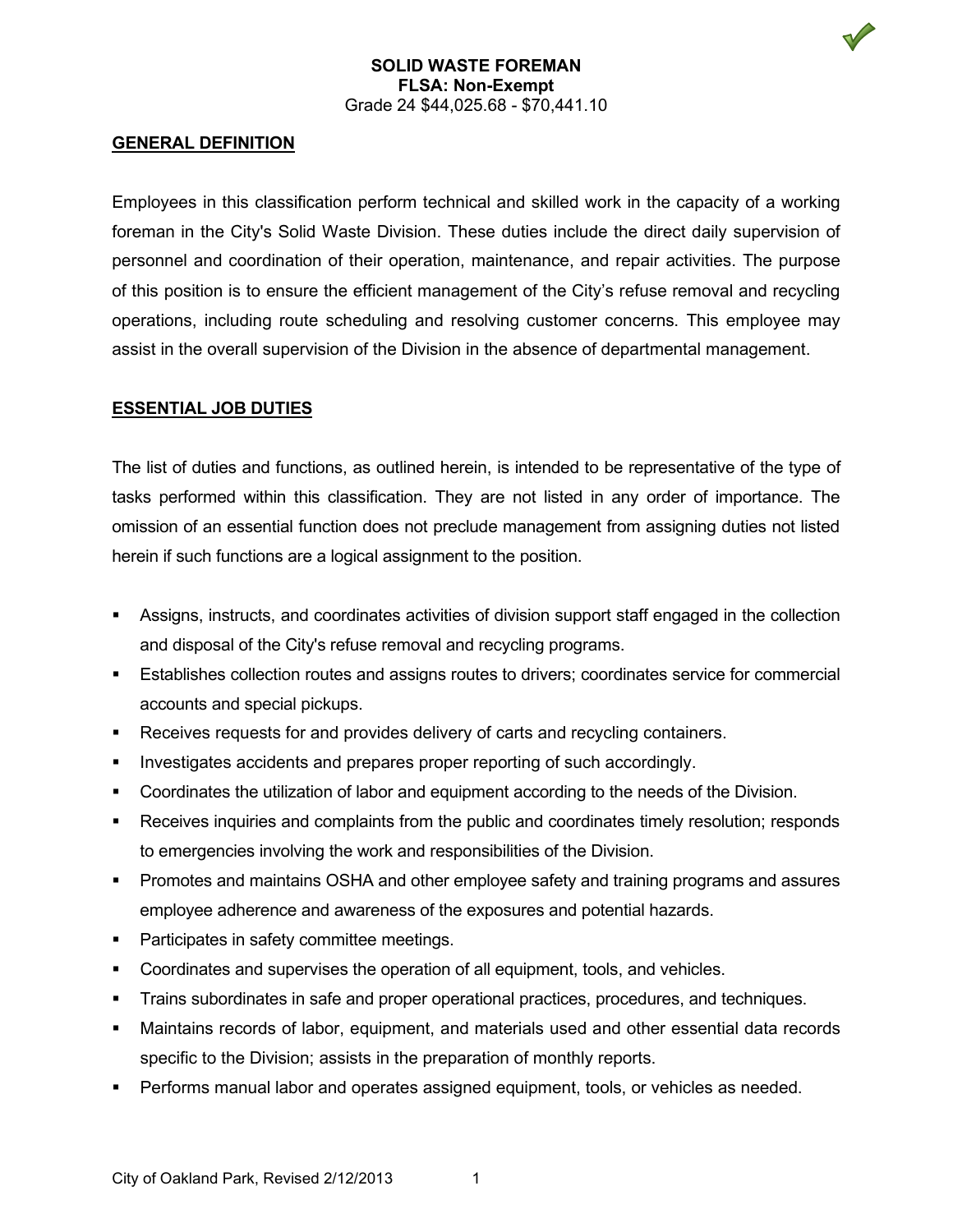### **SOLID WASTE FOREMAN FLSA: Non-Exempt** Grade 24 \$44,025.68 - \$70,441.10

- Monitors work in progress and assists as needed; provides guidance and instruction in the more complex aspects of the work.
- Communicates with contractors associated with projects for the City.
- Tests and inspects repaired materials and equipment for adherence to work orders, job specifications, and applicable regulatory standards.
- Ensure compliance with all applicable laws, ordinances, codes, administrative, and safety policies.
- **Requires regular attendance to scheduled work shifts.**

## **KNOWLEDGE, SKILLS & ABILITIES**

- Substantial knowledge and skill in principles and methods of operating assigned equipment.
- Ability to give clear and specific verbal or written instructions as well as to understand and follow verbal or written instructions.
- Ability to effectively coordinate route schedules and supervise employees working in the field.
- Ability to utilize computers and standard office environment applications, e.g., word processors, spreadsheets, email.
- Communicates with co-workers, management, citizens, and others in a courteous and professional manner.
- Conforms with and abides by all departmental and City regulations, policies, work procedures, and instructions.

# **MINIMUM ACCEPTABLE EDUCATION, TRAINING & EXPERIENCE**

High school diploma or GED equivalent; supplemented by five (5) years progressively knowledgeable experience in municipal solid waste management, with experience in a lead worker or supervisory capacity and demonstrated organizational and customer service skills. Must hold a State of Florida Class B Driver's License with Air Brake Endorsement. Position may be required to be on call, including nights, holidays, and weekends.

### **PHYSICAL REQUIREMENTS**

The City of Oakland Park is an Equal Opportunity Employer. In compliance with the Americans with Disabilities Act (42 U.S. C. 12101 et. seq.), the City of Oakland Park will provide reasonable